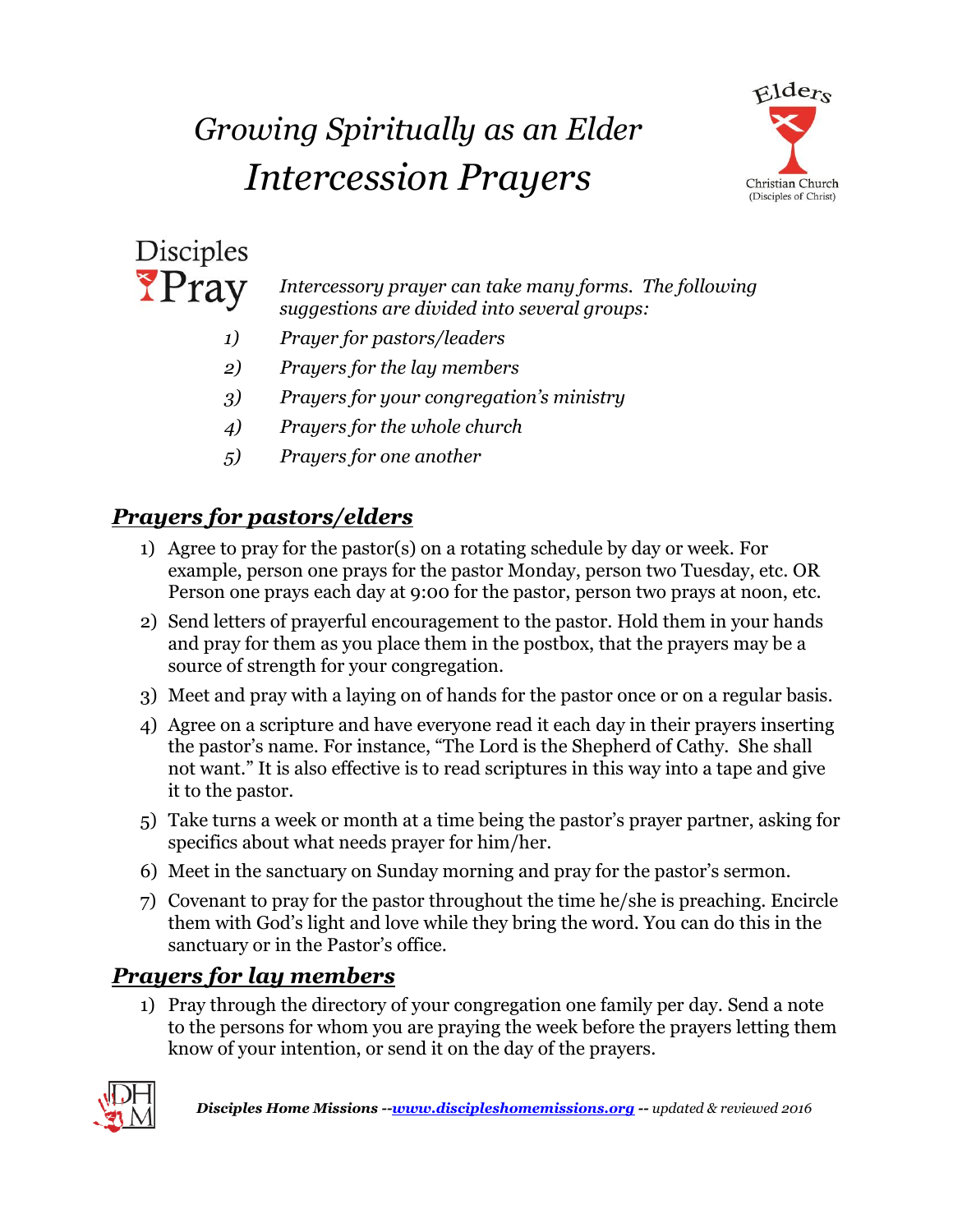- 2) Divide the congregation into smaller lists of names and take the lists home to pray with each day. If your congregation is large, divide the groups so that each person has 7-10 names to pray for each day.
- 3) Create a prayer chain that call each other twice a week for prayer concerns in the church. You can use email very effectively to keep a prayer chain going.
- 4) Offer the congregation the ability to put slips of paper in a box weekly with joys or concerns and pray with these at your gatherings or during the week.

#### *Prayers for your congregation's ministry*

- 1) Pray for the leaders of your congregation one at a time as a group for a week or a month at a time each. OR assign one or two leaders per person for daily prayers. Let the leaders know of your prayers for their encouragement.
- 2) Pray the church calendar. Pray specifically and deeply for each event in the life of your congregation.
- 3) Pray for the teachers in your church school. Go to the classrooms, if you meet at the church, and pray for them there. Leave them notes or little gifts to let them know you have been there.
- 4) Pray for the mission projects of your congregation in the community one per week. Let them know of your prayers.
- 5) Pray for the visitors from last Sunday's worship by name. Pray for the people God will send to your congregation over the next two years. Seek prayers of preparation that you will be ready to receive those sent to you.
- 6) Get out the old newsletters from 10 years ago and pray for each person mentioned in gratitude for their witness in the history of the congregation. Learn about them.

### *Prayers for the Whole Church*

- 1) Pray for the work of the church congregation by congregation, or region by region using the most current Disciples of Christ yearbook of churches.
- 2) Pray for the church country by country using the globe.
- 3) Pray for your regional mission partners and global ministry partners by name each time you gather and let them know of your prayers.
- 4) Get on the internet and go to the Disciples' web page at [www.disciples.org.](http://www.disciples.org/) Read through the page and make a prayer list. Share it in the group.
- 5) Pray for the clergy in the back of the yearbook of churches one column at a time. Send them notes of gratitude and encouragement. Pray for your regional staff and the general staff of the church.